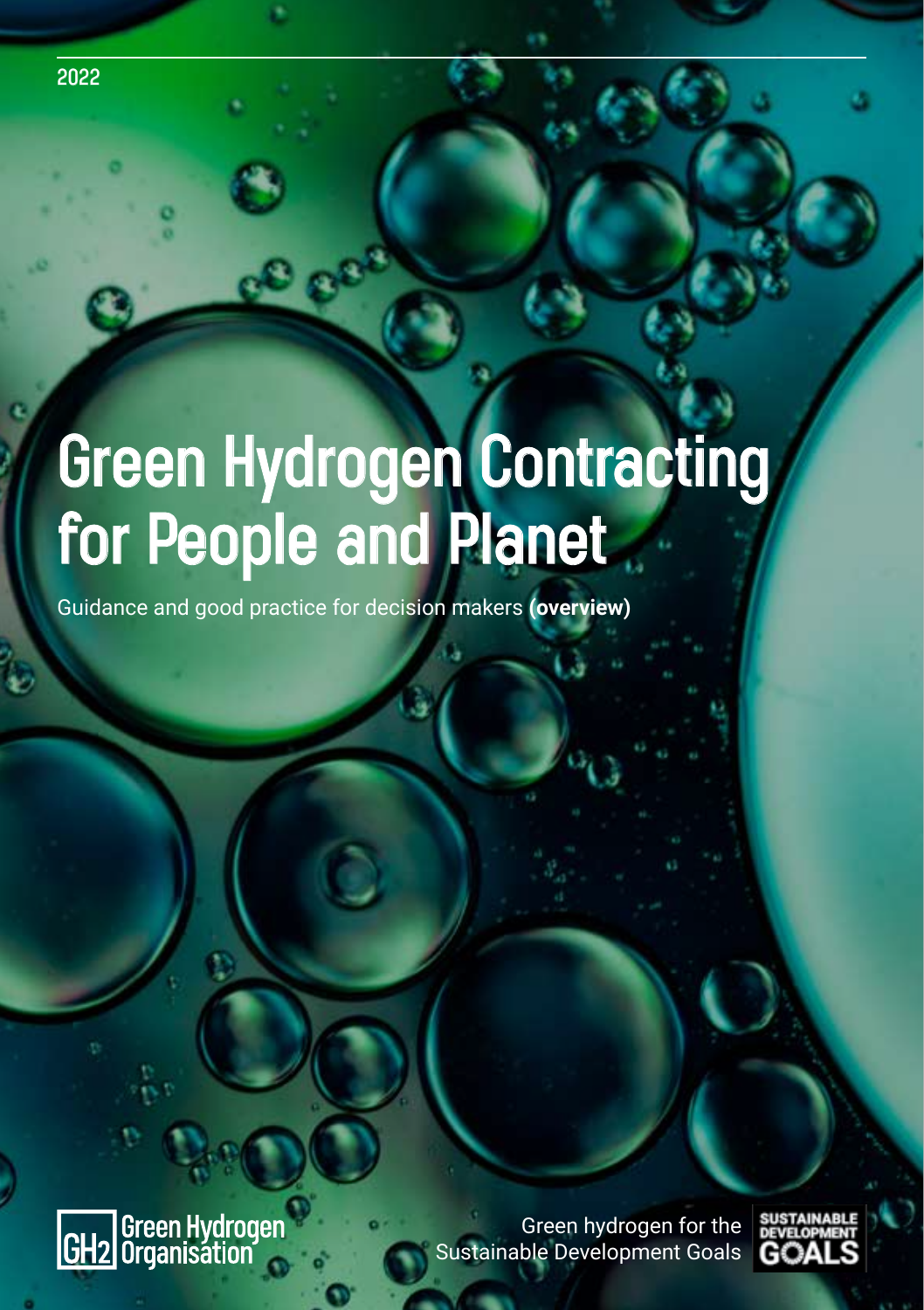#### The Green Hydrogen Organisation (GH2)

he Green Hydrogen Organisation (GH2) is a not profit foundation under Swiss law.

The mission of GH2 is to dramatically accelerate the production and utilisation of green hydrogen across a range of sectors globally. It will push to rapidly decarbonise industries like steel, cement, fertilisers, shipping and aviation that have so far made limited progress reducing their emissions.

This preliminary set of guidance is aimed to support governments, communities and companies in It is under development and is currently being shared with stakeholders for consultation. GH2 welcomes comments and feedback on the guidance to be sent to Ines Marques (ines.marques@gh2.org).

#### **Green Hydrogen Contracting for People and Planet**

The Green Hydrogen Organisation

This publication may be reproduced free of charge in any format or medium provided that it is reproduced accurately and not used in a misleading context.

The material must be acknowledged as the Green Hydrogen Organisation copyright with the title and source of the publication specified.

Copyright in the typographical arrangement and design rests with the Green Hydrogen Organisation.

For consultation – May 2022

For more information, please contact Ines Marques (ines.marques@gh2.org).  **"We are now designing and implementing a global green hydrogen system. We can use this moment of trade deals and new contracts to let green hydrogen contribute to the Sustainable Development Goals."**

Nienke Homan, President, Sustainable Hydrogen Club

## **Acknowledgments**

This consultation version of the guidance has been developed by a working group consisting of governments, law firms, companies and civil society groups. This group has collaborated on identifying good practices and guidance for contracting in the green hydrogen sector which is set to scale up massively around the world to address climate change.

Working group members include: African Development Bank, Bird&Bird, Curtis, Mallet-Prevost, Colt & Mosle, Energy for Growth Hub, Fortescue Future Industries, Deutsche Gesellschaft für Internationale Zusammenarbeit (GIZ), Herbert Smith Freehills, Inter-American Development Bank, International Lawyers Project, Latham & Watkins, Linklaters, Ministry of Petroleum and Energy of Mauritania, Office of the President of Namibia, Open Contracting Partnership, Schjødt and the UNFCCC Climate Champions.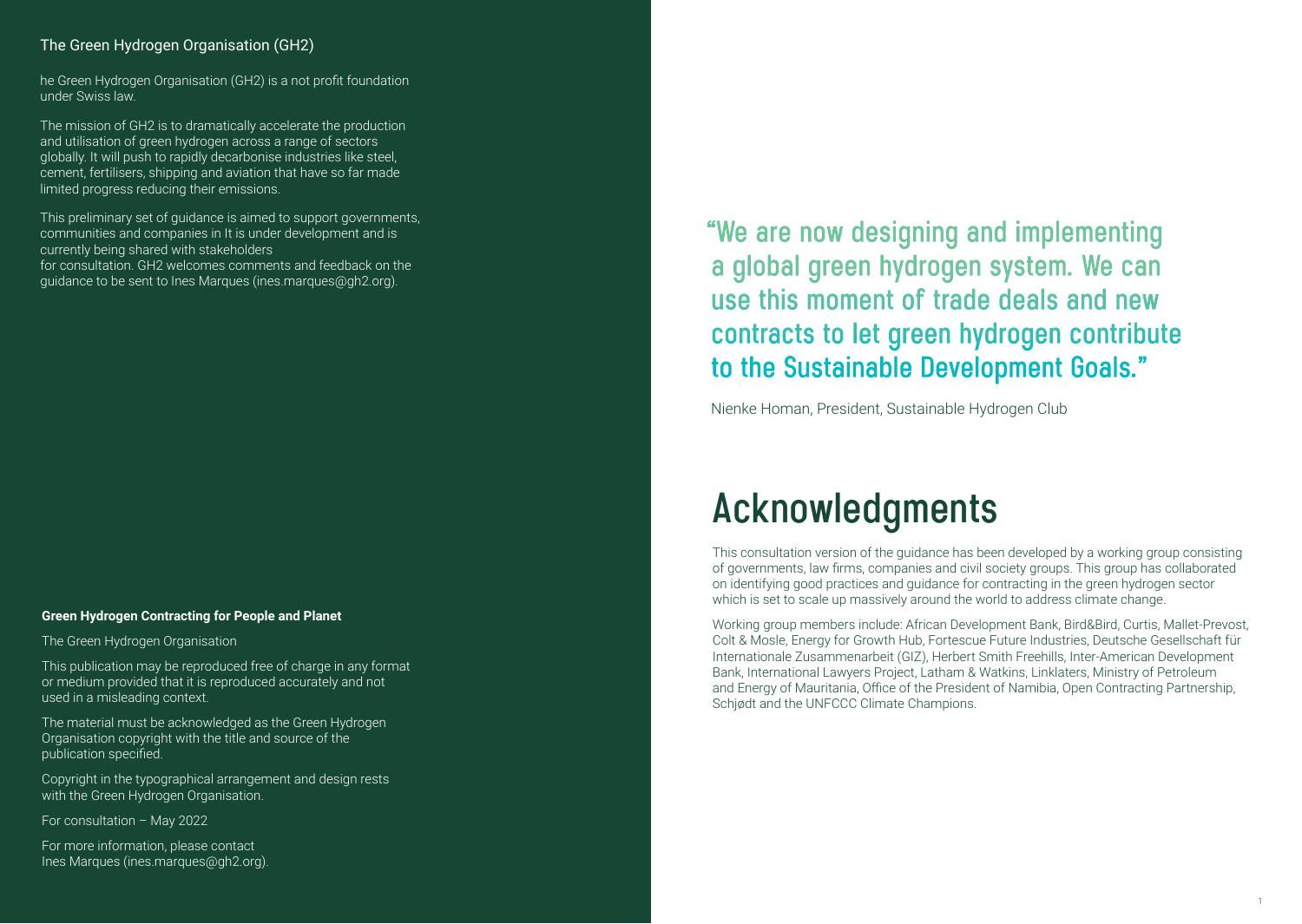**"My country, Mauritania, is blessed with (i) huge wind, solar and hydraulic energy resources, (ii) vast non-inhabited areas, (iii) more than 700 km of coastline on the Atlantic ocean and (iv) a strategic location that is very close to the European market. With such great potential, Mauritania is developing its strategy to become a leading green hydrogen producer. The ambitious "Good Green Hydrogen Contracts" project can help governments preparing to host green hydrogen projects to develop good contracting practices and negotiate durable contracts at the outset, to ensure positive and tangible impacts on their economies and citizens."**

 Tourad Abdel Baghi, General Director, Société Mauritanienne des Hydrocarbures (SMH)

#### **Contents**

| Guidance and principles for good green hydrogen contracting  5 |
|----------------------------------------------------------------|
|                                                                |
|                                                                |
|                                                                |
| 4. Community engagement and transparency practices 8           |
|                                                                |
|                                                                |
|                                                                |
|                                                                |
|                                                                |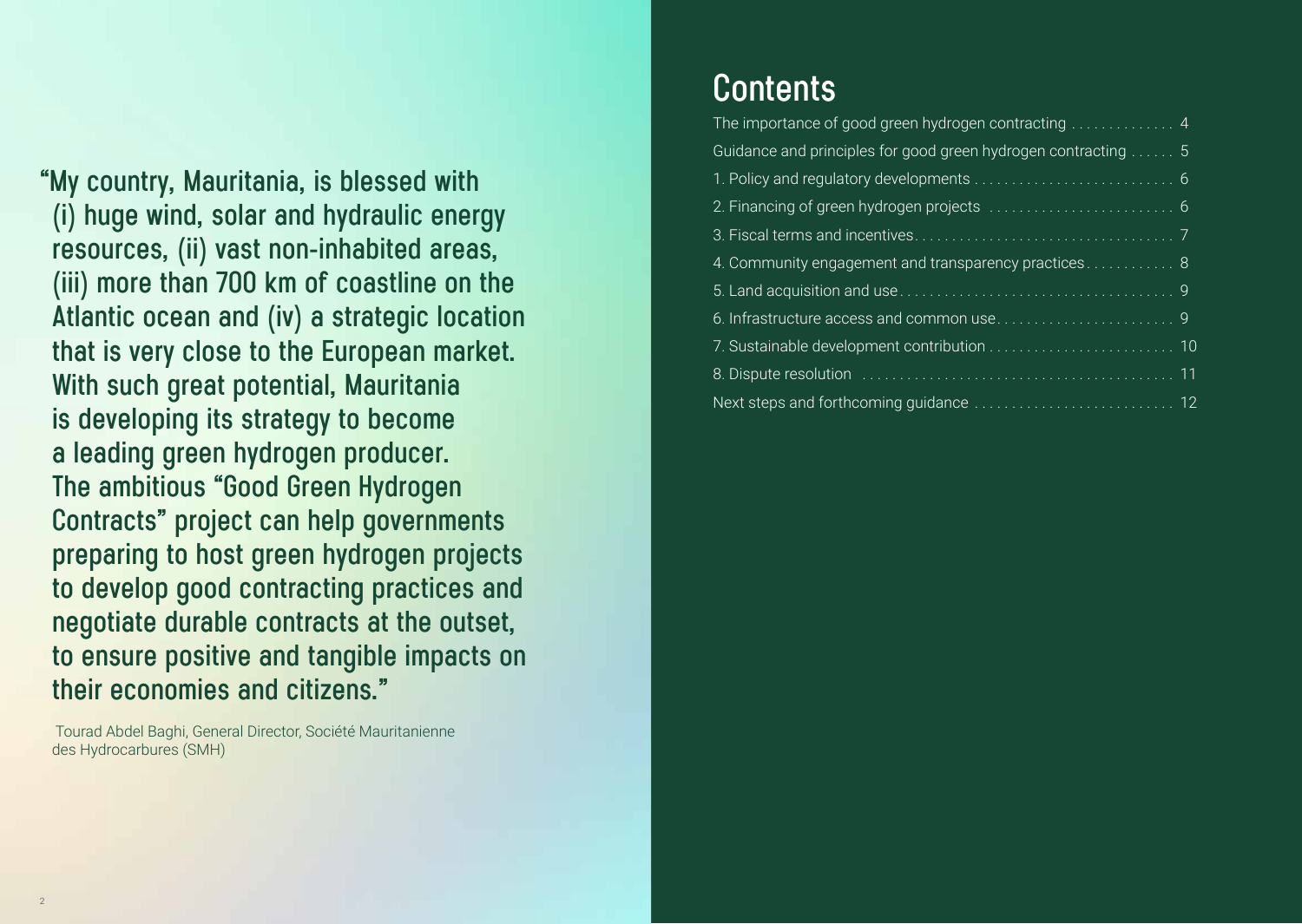# **The importance of good green hydrogen contracting**

The world needs vast amounts of renewable energy and green hydrogen. **Green hydrogen is key to rapidly decarbonising the global economy and 'hard to abate' industries.** It is estimated that green hydrogen will supply 25% of the world's energy by 2050.

The green hydrogen revolution must happen extremely quickly. We will not be able to mitigate climate disaster otherwise.

The industry is moving fast. High fossil fuel prices, rapidly falling cost of renewable energy and the anticipation of falling prices of electrolysis equipment due to technological developments and large-scale production is likely to contribute to this rapid growth of the green hydrogen production.

**The investments required are significant.** Globally, the private sector has announced investments in hydrogen of USD 300 billion. It is likely that there will be huge inflows of private investments to countries with sun, wind and hydropower potential. Half of the green hydrogen production capacity announced in 2021 came from developing countries. Some of these may have limited experience with large private investments of the scale required.

Governments are setting green hydrogen targets, developing strategies and starting to implement policies to ensure they can benefit from the increasing demand for green hydrogen. However, **few countries have established comprehensive legal and fiscal frameworks that will govern green hydrogen projects**, and in less regulated markets, contracts signed between governments and project developers are likely to set key project terms.

**While it is important to move fast**, **it is equally important that contracting practices reflect good practices**, **create conditions for long-term stable investments.** These contracts must strike a balance between the needs for returns on risk-taking and investments by the private sector, and the hosting government's legitimate right and ability to raise revenue. Contracts must also provide the foundations for long-term good relations with local communities.

If done well, many countries rich with renewable energy opportunities have the opportunity to build industrial clusters around renewable energy and green hydrogen production facilities and infrastructure. There may also be **opportunities for green hydrogen project to secure domestic energy supply and local industry.** Citizens and communities have expectations that large-scale investments will contribute to increased government revenues, employment opportunities and sustainable development at the local level.

There are risks that expectations will not be met, as it may take some time for these long-term investments to yield tangible development and climate impacts. Lessons learned from the oil, gas and mining industry show how important it is to get these agreements right from the outset to avoid lengthy and costly renegotiation processes.

**It is essential that contractual agreements between governments and private companies are transparent and distribute risks as efficiently as possible to build trust and bring down costs.**  The agreements will also need to give investors and project developers assurances that the projects will get the government support needed to make them profitable.

## **Guidance and principles for good green hydrogen contracting**

Due to speed of industry developments and high potential for projects to generate development benefits, there is high demand for guidance to support decision makers, communities and companies in developing contracting practices for green hydrogen projects that ensure rapid expansion to everyone's benefit.

This guidance has been developed by a group of legal experts as well as government, industry, development finance and civil society representatives to draw on lessons learned from other sectors and emerging practices in the green hydrogen industry. It highlights existing international standards and good practice and provides recommendations and model clauses for contracts where possible.

The guidance initially covers eight separate briefs identified as important for decision makers in the early stages of policy and project development and contract negotiations



**The Green Hydrogen Organisation is hugely grateful** to all the lawyers, civil society organisations, government and company representatives who already have dedicated their valuable time to work on this project.

Over the next couple of pages, we have summarised the first set of guidance notes. They are available from **gh2.org/green-hydrogen-contracting** 

In the summer of 2022, the Green Hydrogen Organisation will be working with its partners on rolling out, using and improving these notes. Unless they are live documents constantly improved through experience, they will have limited value.

Let us work together on making sure that we are fast, responsible and develop green hydrogen projects all over the world in a way that is to everyone's benefit.

#### **Jonas Moberg**

#### **Inês Schjølberg Marques**

CEO Green Hydrogen Organsation Director for the Green Hydrogen Development Plan Green Green Hydrogen Organisation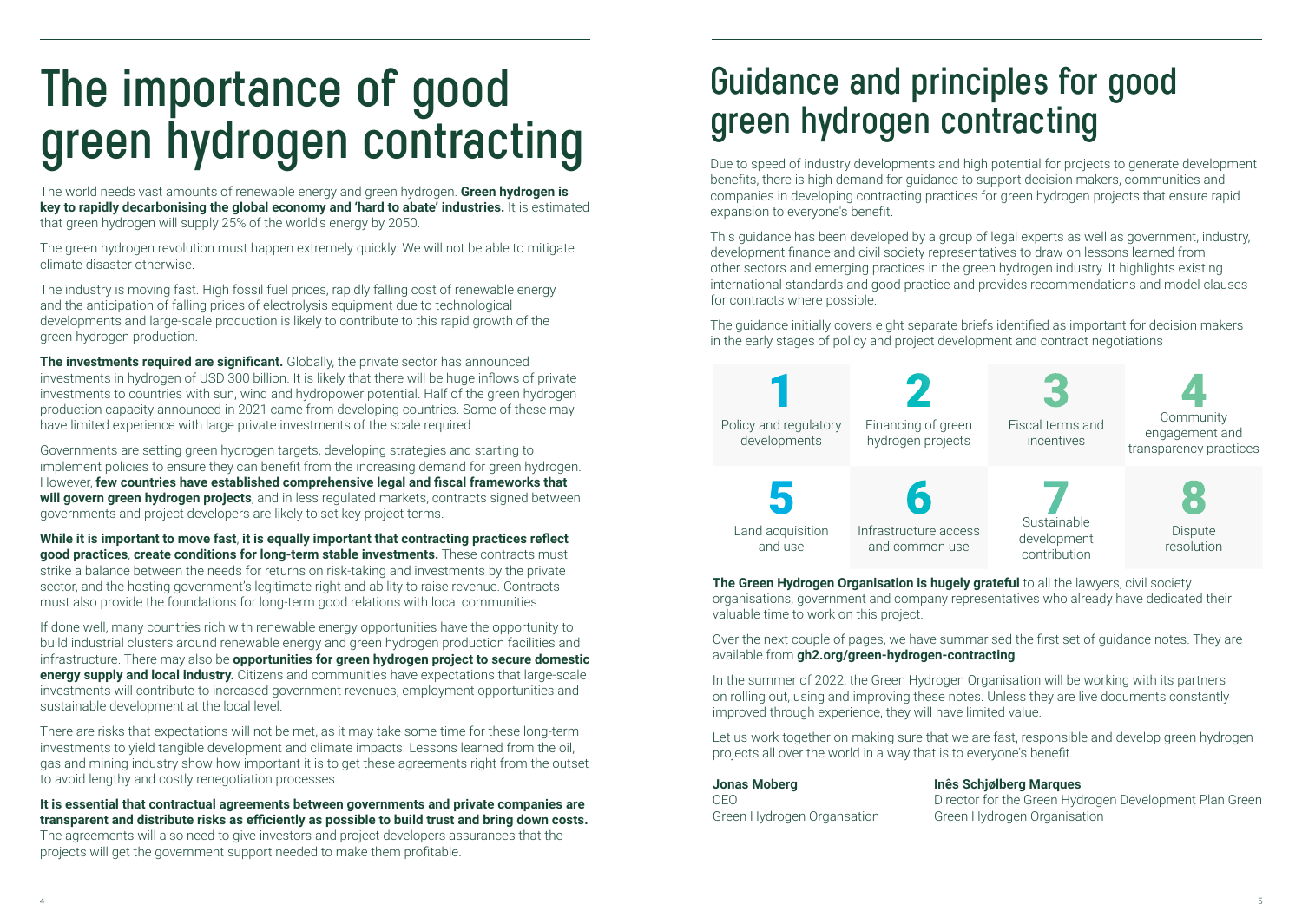## **1. Policy and regulatory developments**

To enhance the investment attractiveness of a country's green hydrogen sector the government will need to **formulate a clear policy and create a regulatory framework which promotes predictability and certainty.** These policies and laws will form the legal basis for any contractual arrangements between governments in countries hosting green hydrogen projects and project developers.

Because the green hydrogen sector comprises various components, including the production of renewable energy, the production of hydrogen, the transport and distribution of hydrogen, and the consumption of hydrogen, **governments will need to ensure that each step in the green hydrogen value chain is suitably regulated.**

The brief on *Policy and Regulatory Developments* provides **a summary of the status of green hydrogen policies across the world** and identifies the international good practice characteristics decision makers may consider in designing green hydrogen policies. It recommends that government policies and regulations consider renewable energy sources and capacity, public finance mechanisms, production, infrastructure and consumers, and highlights policies and regulations developed in China, Chile, Denmark, France, Germany, India, South Africa, Namibia and Spain.

## **2. Financing of green hydrogen projects**

Mobilising large-scale financing for green hydrogen projects and structuring project finance will be a key challenge for governments and project developers. There are a wide **variety of possible sources of financial support for green hydrogen projects**, including export credit agencies, development finance institutions, commercial banks and governments. It is important for sponsors to ascertain which combination of financing sources they wish to approach when determining how to structure a green hydrogen project, as these institutions have their own considerations as to required structure of a project as well as **specific environmental and social criteria** that must be met by a project before they invest.

Like all project financing transactions, especially in developing industries such as green hydrogen, the allocation of risk in finance documents will be a key consideration for all parties involved. **Lenders' will wish to see coherent projections of future demand from the project's offtakers**, especially if the production of green hydrogen is not envisioned to supply a specific project or customer.

The challenge for green hydrogen projects is to **structure an acceptable risk profile for financing by allocating risks to those best able to take them**, whether this be sponsors, insurers, financiers or governments. Governments and project developers will need to develop instruments and financing structures with features responding to certain challenges and risks associated with the hydrogen value chain.

**The brief on** *Financing Green Hydrogen Projects* **demystifies financing mechanisms and structures for green hydrogen projects.** It provides a summary of key issues relating to the financing of green hydrogen projects that stakeholders will need to address as business models across the emerging hydrogen sector develop. The brief applies lessons from transactions in the renewables and gas industries to develop the most cost-effective financing mechanisms for green hydrogen, taking advantage of both nascent business models and public support mechanisms.

## **3. Fiscal terms and incentives**

**The appropriate mix of incentives**, **profits and taxes will be essential in moving green hydrogen projects into production.** Initially, fiscal incentives will take the front stage to ensure that the green hydrogen industry and technologies are scaled up with sufficient speed to mitigate climate change in time. As time goes on and green hydrogen is able to compete without incentives in the marketplace, taxes will become of greater importance as a source of revenue.

As governments enter into long-term contracts with project developers and may still be developing regulation governing green hydrogen projects, it will be important to ensure that contracts signed now containing **fiscal terms are set out in ways that both incentivize investments and provide long-term economic benefits for host governments.** 

It will be necessary for host governments to **set clear objectives for the fiscal regime**, i.e. whether it seeks to incentivize investment, maximise government take, increase employment and infrastructure development, share revenues received by the government with local communities, or encourage and accelerate the development of green hydrogen production or use.

Governments will need **to analyse and model how fiscal decisions made today impact investments and government revenues from green hydrogen in the future.** Furthermore, a fiscal regime that is clear and transparent for the government, companies and citizens and sufficiently simple to monitor and apply for taxpayers and tax administrations will be critical, in particular in developing countries.

The brief on *Fiscal Terms and Incentives* considers what mix of incentives, profits and taxes will maximize the production of green hydrogen while also providing fair prices to the consumers of the power produced by the green hydrogen. The analysis looks at **forms of incentives that can be employed to encourage the production of green hydrogen.** The brief further examines how tax measures can both encourage the production of green hydrogen or, alternatively, discourage the production of carbon intensive forms of energy.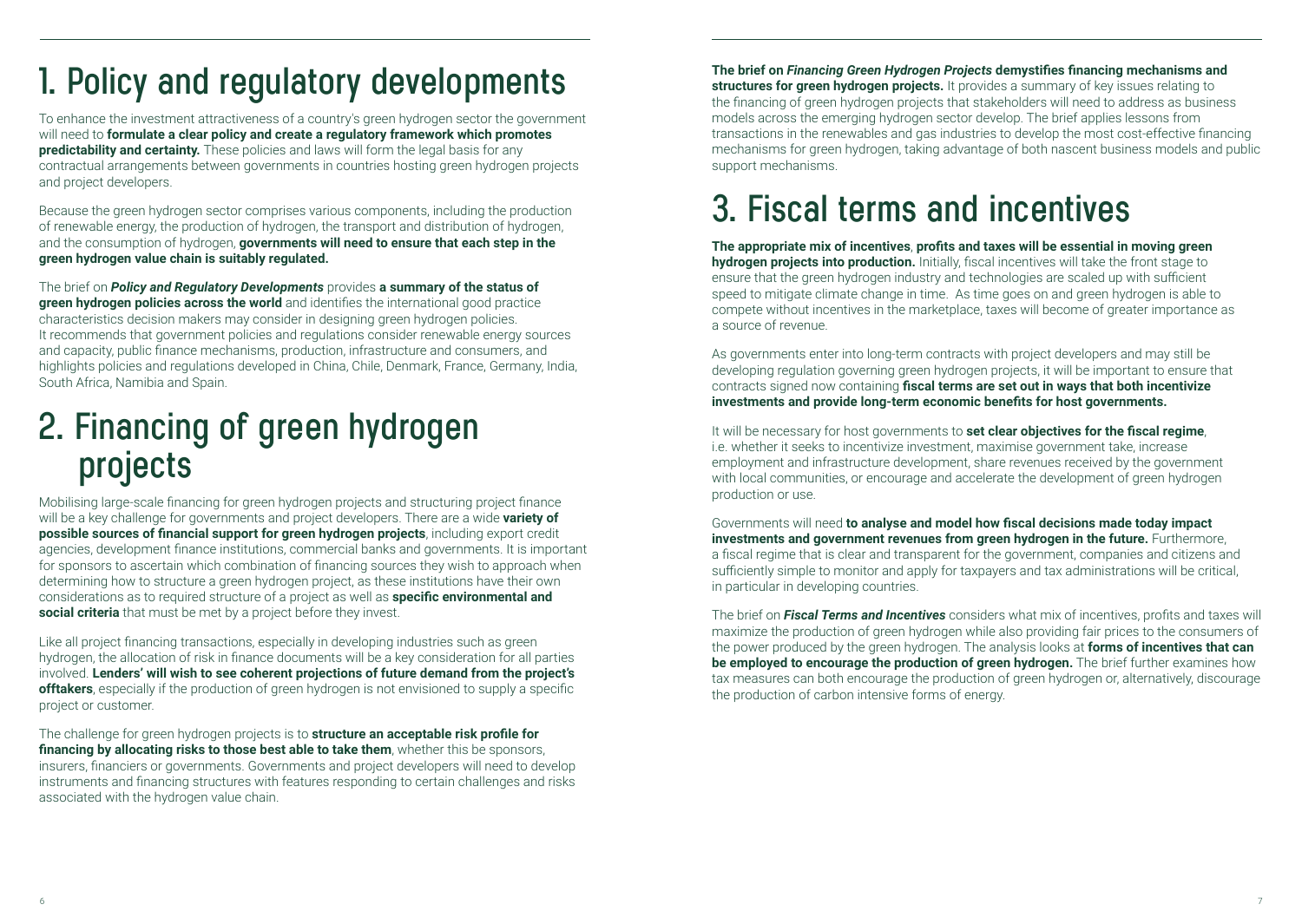#### **4. Community engagement and transparency practices**

While the majority of green hydrogen projects will be international in nature given the scale of investments and global demand, these projects will also be highly local and directly impact host communities and individuals. Green hydrogen production will rely on resources such as land, renewable energy and water that may be central to the livelihoods of local communities. **In the country where the project is located**, **it is highly likely that expectations and hopes for green goods and energy**, **money**, **and jobs will be high.**

It is critical that project developers **start engaging local communities early and deeply.**  Communities should be consulted with from the outset and need to know that they are heard, understood and valued throughout the project. The inherent dignity and importance of local communities should be a guiding principle of project development.

One mechanism that projects have used is in other industries is having a contract directly with impacted communities. These are often referred to as **Community Development Agreements** or Local Benefit Agreements. This involves the project sponsor directly negotiating and agreeing on rights, roles, responsibilities and dispute resolution mechanisms directly with impacted communities. Such agreements can be helpful to a project, as the community then has firm commitments about what it will receive and how to address grievances in a way that they themselves have agreed to.

Project sponsors cannot be expected to engage directly with citizens in the entire country in which a project is located. Genuine **transparency of key project information is the most effective route of building country-wide support** for specific projects and for an industry as a whole. In the oil, gas and mining sectors, transparency of project information has included making the main agreement between the host state and the project sponsor publicly available, as well as payments made under those contracts and all major environmental and social impact assessment documentation.

The brief on *Community engagement and transparency practices* presents specific international standards and guidelines for governments and project developers that can be applied to green hydrogen projects. It highlights important principles and lessons learned from good practice in other sectors and from emerging experience in green hydrogen. It proposes model clauses relating to compliance with environmental and social standards, social impact assessment and plans, anti-corruption, local development agreements and transparency.

## **5. Land acquisition and use**

The rapid deployment and scalability of green hydrogen has opened the door to the development of large-scale green hydrogen projects, a number of which are likely to be located in countries with less well-developed legal framework with the type of land use rights required to facilitate the assessment, appraisal, development, operation and financing of major green hydrogen energy projects.

If the green hydrogen economy is to realise its full potential, **it is vital for stakeholders to carefully consider land acquisition and use issues.** This is not just a legal matter. A good relationship with local communities often hinges on appropriate and considerate land acquisition and use. This includes using lessons that have already been learnt from the extractive and renewable energy industries. The economic costs of not doing can be high. **In addition to economic losses**, **land use conflicts may also bring significant reputational damage**, **as well as litigation and liability risk**, as a result of heightened awareness and scrutiny of environmental, social and governance-related matters.

The brief on *Land Acquisition and Use* provides an overview of key issues that stakeholders will need to consider when determining how green hydrogen projects should structure land acquisition and use, together with a review of some emerging good practices decisions makers may wish to consider. This includes ensuring it is clear to project developers what approvals and permits are needed, clear environmental regulations, and ensure appropriate compensation for land owned by private parties or inhabited by local communities.

#### **6. Infrastructure access and common use**

Infrastructure for green hydrogen will be critical to facilitate the production of green hydrogen using renewable energy as well as processing, storing and transporting green hydrogen and its derivatives to end users. **Lenders and project developers will need assurances that necessary infrastructure is in place** for both the delivery of the inputs required to produce hydrogen and the storage and transport of hydrogen to the project's customers.

Lessons learned from the oil, gas and mining industries is that it is **important to get shared infrastructure agreements and access right from the outset**, as it is harder and costlier to renegotiate access rights after a project has been developed.

The brief on *Infrastructure Access and Use* focusses on regulatory initiatives to **ensure that project developers and consumers can access and use necessary infrastructure.** It considers how to achieve access for green hydrogen to existing and operating natural gas infrastructure (specifically transportation networks, storage facilities and receiving terminals through third party access); how to regulate third party access to hydrogen infrastructure being built or planned for construction; and network planning and cooperation in the siting and construction of new hydrogen projects.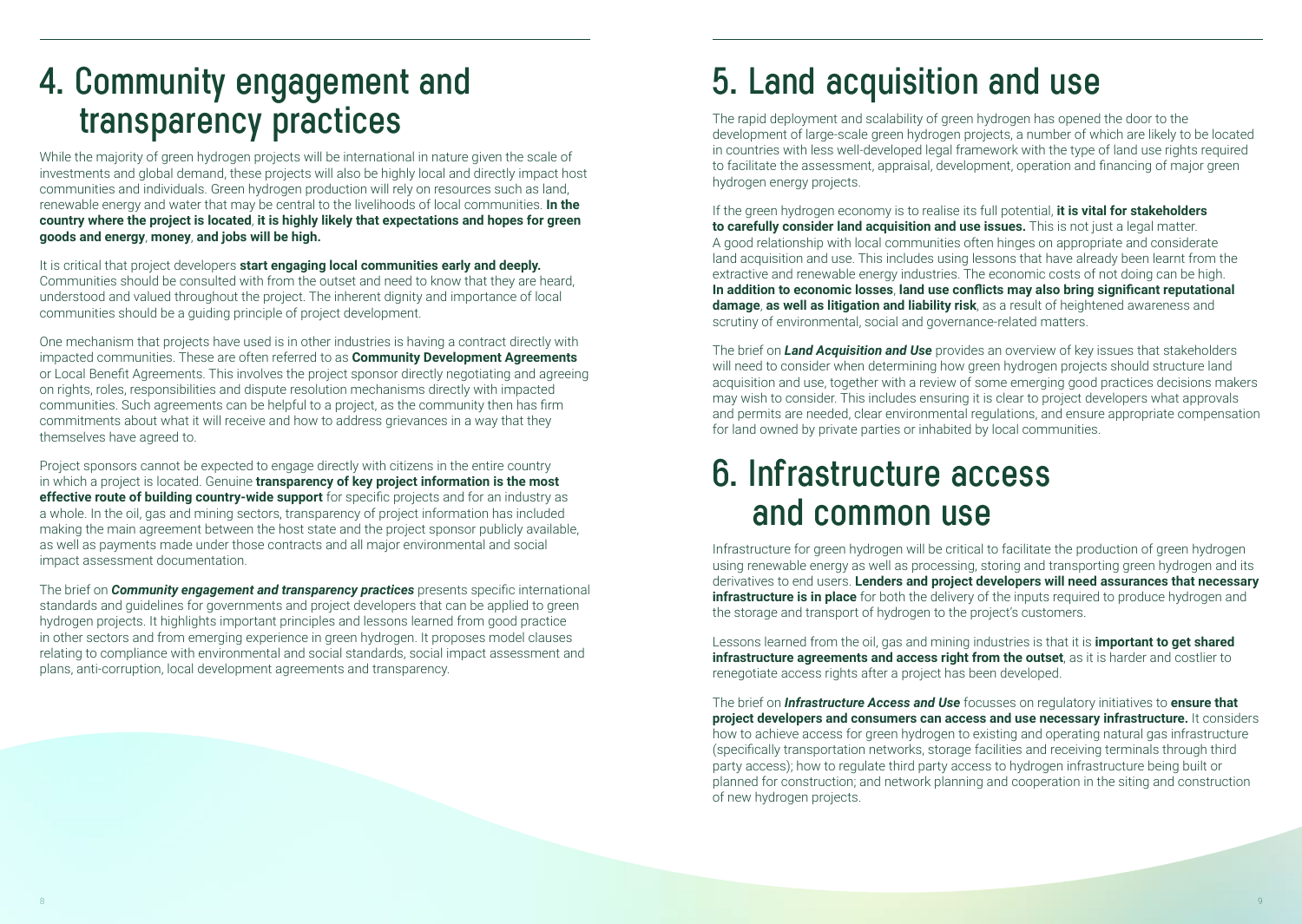### **7. Sustainable development contribution**

Green hydrogen projects have the **potential to advance the UN Sustainable Development Goals (SDGs)**, given that they contribute to decarbonizing hard- to- abate sectors and provide local access to new sources of clean electricity, fresh water, ammonia-based fertilizer; new employment and economic development opportunities; and other co-benefits.

There may be innovative ways for green hydrogen projects to contribute to SDG 6 on **Clean water and sanitation** or SDG 7 on **Affordable and clean energy** by considering at the feasibility stage how projects can realistically and sustainably decarbonise grids or supply excess renewable energy or desalinated water to surrounding communities.



However, the promise of green hydrogen projects to help achieve the SDGs will only be met if the projects are well planned, appropriately executed, and operated in a way that is transparent to all stakeholders.

It will be challenging to align the existing regulation of infrastructure development and operation (financing, environmental, safety and health) to the achieving of SDGs in an industry where regulations are evolving and being established as we speak. Thus, **the extent to which a particular green hydrogen project actually achieves any of the SDGs will turn in large part on project-specific contractual terms** negotiated among the relevant parties, including the host country, project developers, financing partners, offtakers, and engineering and procurement contractors, as well as various development agencies (multilateral, national and regional), and most especially host communities.

The brief on *Sustainable Development* details how SDGs can be furthered by green hydrogen projects, considers the role of private capital, development finance institutions and bilateral development support to achieve SDGs, and summarises nascent developments and unique potential for such efforts when applied to green hydrogen projects in developing countries.

### **8. Dispute resolution**

It is common for disputes to arise between parties to a contract. This may be in relation to minor operational issues, such as where there is a delay or a defect in one of the parties' performance of its obligations, or it may relate to much larger issues, such as termination of the contract, allegations of misrepresentation or negligence, disputes over the value or quality of work performed, or disputes as to which party bears the cost or risk of a certain event.

The dispute resolution clause in a contract sets out the way in which disputes arising between the parties in connection with the contract will be resolved. A well-drafted dispute resolution clause helps disputes to be resolved in a timely and efficient way. **It is likely to be important to potential investors in a project that a robust dispute resolution clause forms part of a contract**, as this will help the investors have confidence that there is a mechanism in place to help the parties resolve any disputes which arise.

It is critical to choose the right dispute resolution clause. **At the time of contracting**, **parties should give proper consideration to the dispute resolution provisions in the contract** so as to **avoid being tied to a procedure** that they find at a later date is unsuited to their needs.

The brief on Dispute Resolution provides an overview of methods of dispute resolution, describes how these have typically been applied in practices in the energy industry and proposes model clauses drawing on good practice in the sector.

**"We fully support the effort to combat climate change by the different methods of green energy production. We consider green hydrogen to be one of these methods and have been working with other professional organizations to develop a model set of provisions that will ensure that this source of energy is produced in a fair and equitable fashion. We look forward to more work in this emerging and exciting area."**

The International Lawyers Project (ILP)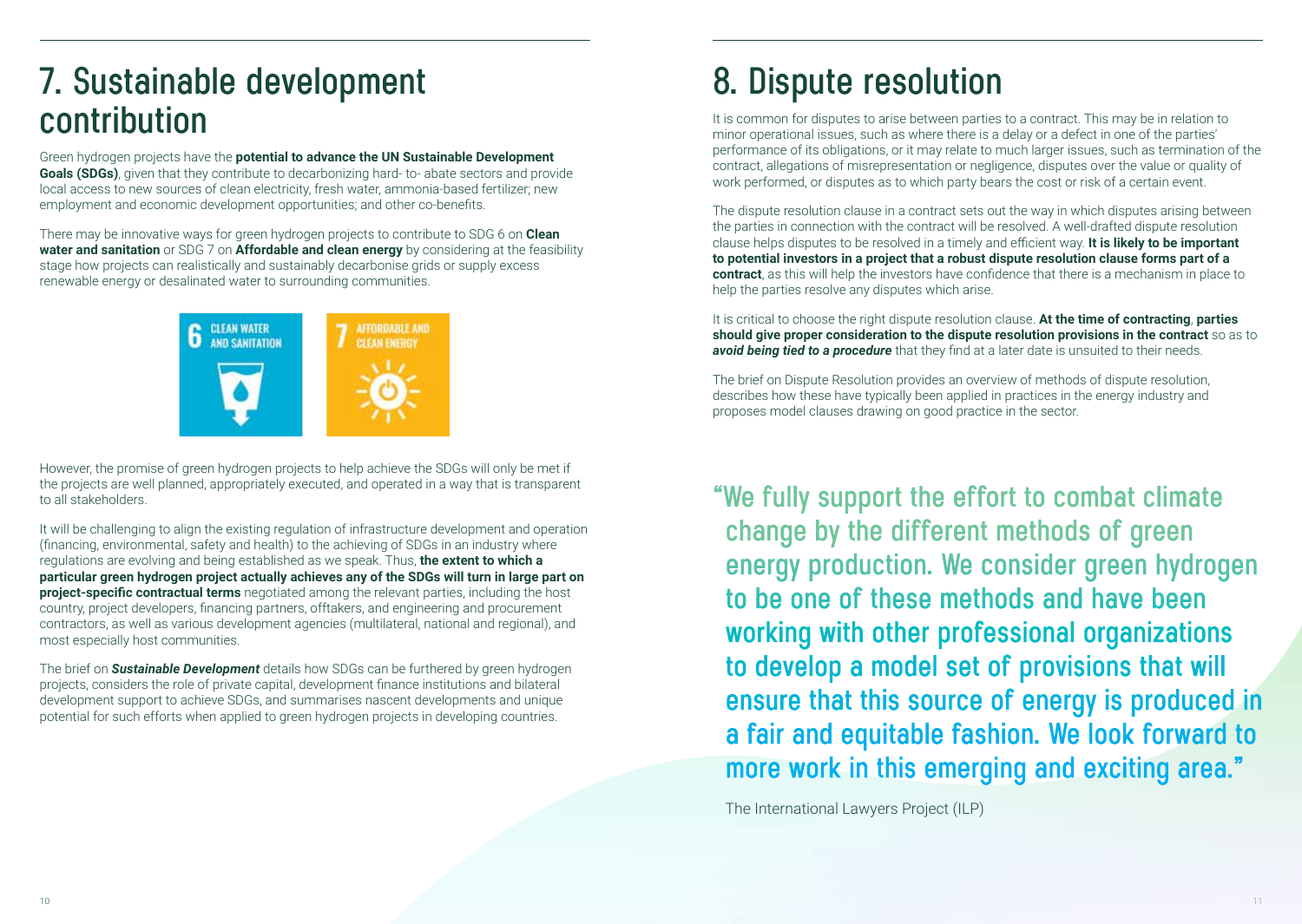# **Next steps and forthcoming guidance**

The consultation version of the set of guidance is launched at the Green Hydrogen Global Assembly and Exhibition in Barcelona on 17-18 May. GH2 welcomes comments and feedback on the guidance to ensure it is as useful as possible to government, project developers, lenders, civil society and local communities.

As next steps for the project on **Green Hydrogen Contracting – for People and Planet**, GH2 will continue working with support from its expert group to:

Deliver capacity building and awareness raising in regions and countries on the topics covered in the guidance.

Complete and deepen the existing topic notes to include further practical examples and model clauses.

Cover additional topics subject to demand from governments, communities and project developers.

Explore possibility of developing guidance covering other types of agreements involving government and private sector, including offtake agreements.

Collaborate with the working group and partners to provide tailored guidance on policy questions covered by the guidance in partner countries.

GH2 welcomes any parties with interest to be involved in the next phase of the project to contact Ines Marques (**ines.marques@gh2.org**).

> Access the set of guidance on green hydrogen contracting at **gh2.org/green-hydrogen-contracting**

 **"In light of the findings set out in the Intergovernmental Panel on Climate Change's latest report (Climate Change 2022: Impacts, Adaptation, and Vulnerability), the world now more than ever requires sustainable energy solutions to effectively address the global community's increasing energy demands. The approach advocated by the Green Hydrogen Organisation seeks to achieve exactly that. It is an honour to support them on this novel and critical assignment. We are confident that it will provide a useful foundation for the development of green hydrogen production plants across the developed and developing world."**

Herbert Smith Freehills